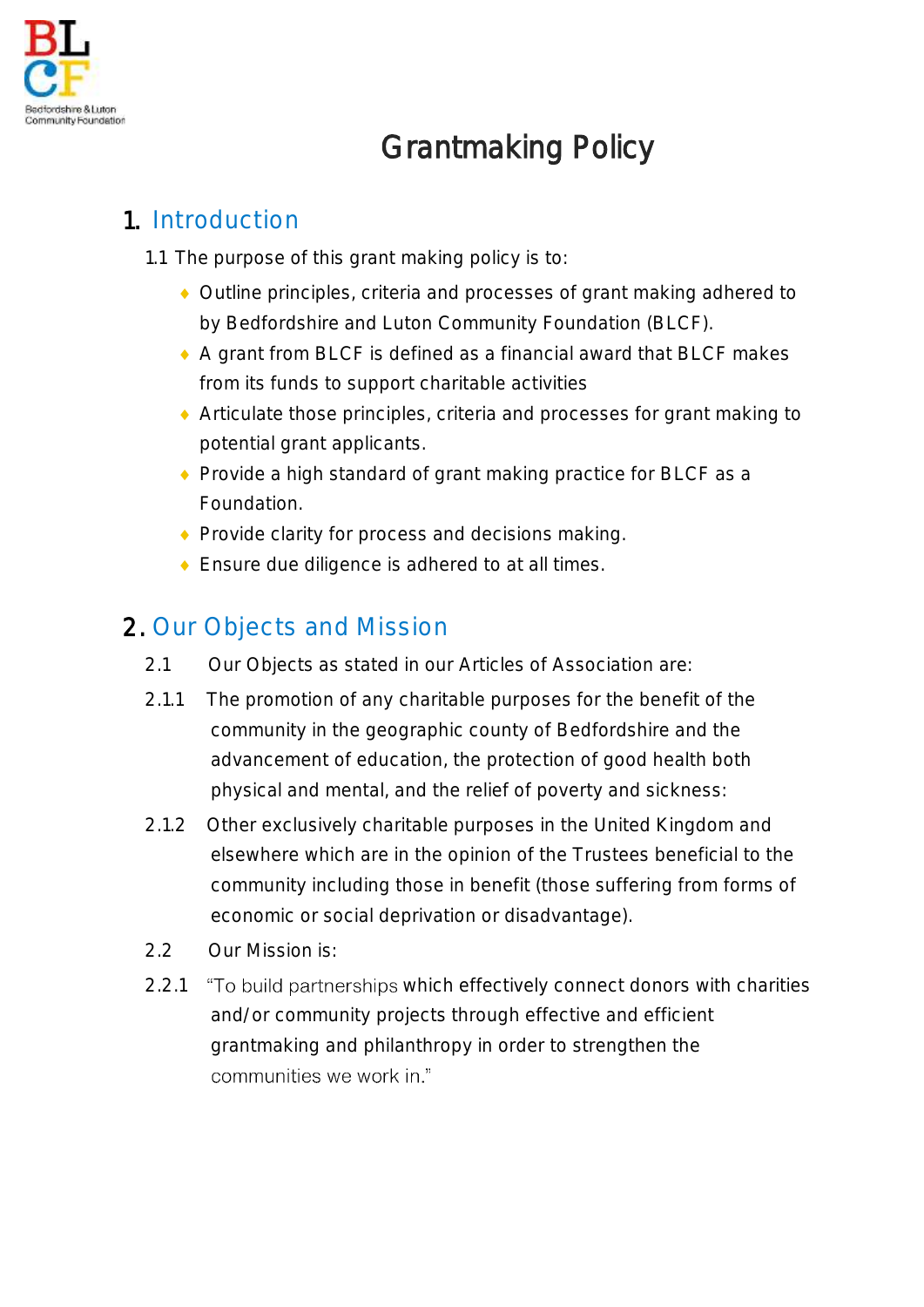#### 2.3 Our Role:

- 2.3.1 As a grant-maker, ensuring effective grantmaking which meets the charitable interests of donors and addresses the need in our communities.
- 2.3.2 As a philanthropic advisor, offering information and advice which helps donors and community groups achieve their objectives, improve, and meet the need of the community.
	- 2.4 As a community leader, stimulating community dialogue and decision making which help define common goals and solve crucial problems and meet the needs in our communities
	- 2.5 We want donors, beneficiaries, and all other stakeholders to find it easy to understand the work of BLCF and our position within the community we serve.

#### 3. Governance of Grantmaking

- 3.1 The Trustees ensure proper governance of BLCF's grantmaking in three ways:
- 3.1.1 Grantmaking Principles ensuring that even when there is donor or funding partner involvement, decisions are ultimately made by the Foundation's Grant Panels, and are ratified by Trustees. These principles clarify the important point that funds given are a BLCF asset with a degree of restriction on their use and where donors are involved, donors are recommending grants not awarding them.
- 3.1.2 Grantmaking Criteria which set out the activities the Trustees wish to support in furtherance of BLCF's charitable objectives. The criteria will also include activities Trustees do not wish to support as they do not see this in line with BLCF purpose. The Trustees accept that they will on some occasions make grants outside the published criteria but that in all such instances the activity supported will be for charitable purposes in law.
- 3.1.3 Grantmaking Processes which set out in broad terms how decision making is carried out for different grants and funds.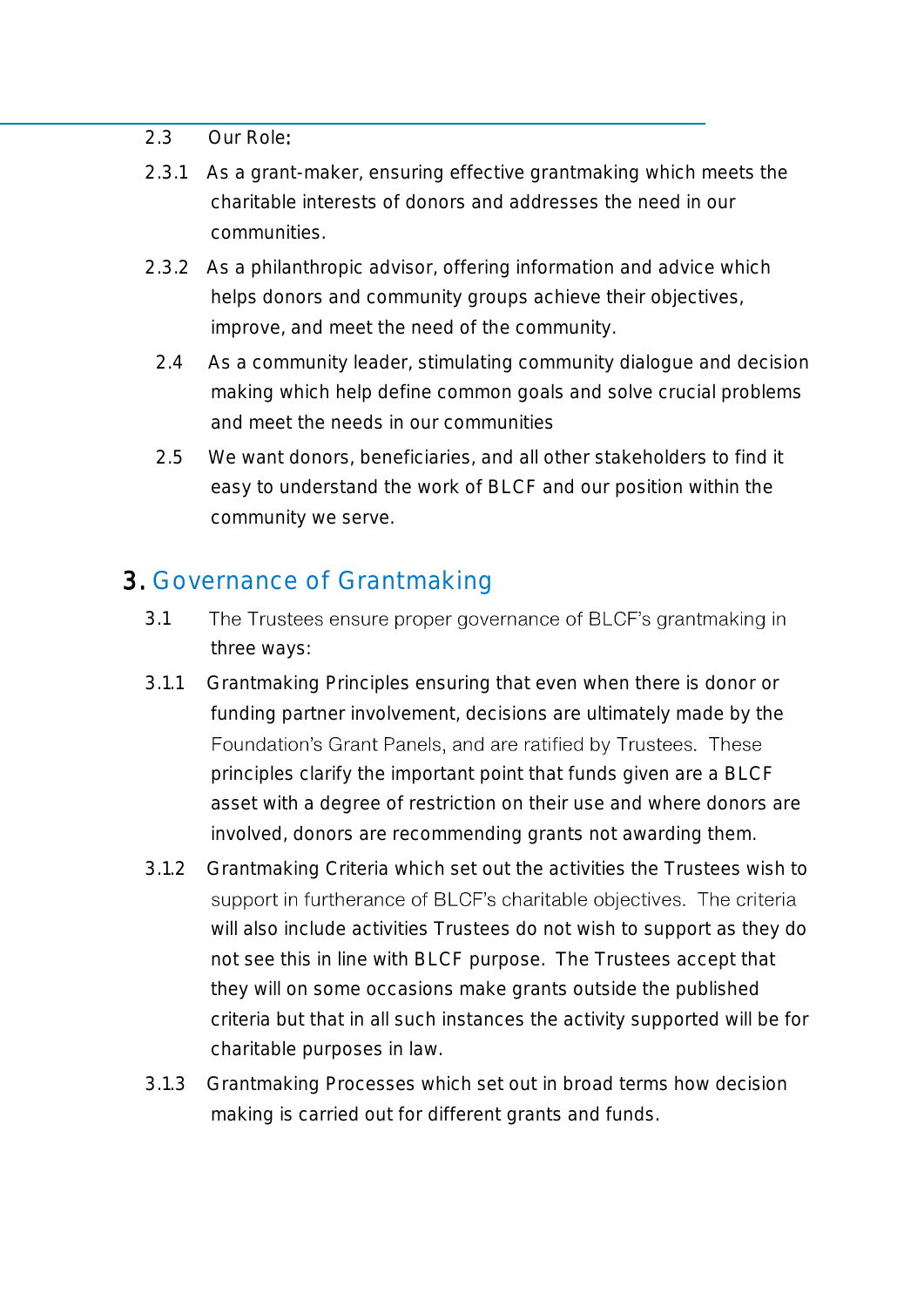# 4. Grantmaking Principles

- 4.1 The principles which underpin the Trustees' governance of BLCF's grantmaking consider the scale of grant-related activity and strike a balance between direct involvement in decisions and efficient, responsive customer service for applicants and donors.
- 4.2 The principles are as follows:
- 4.2.1 The Board of Trustees have ultimate responsibility for all grantmaking decisions in line with the BLCF's charitable objectives and any restrictions agreed with donors or other funding partners.
- 4.2.2 The Trustees may delegate certain decision-making responsibilities to its Grants Panel members, Board members or staff within its framework of delegation. This is subject to review.
- 4.2.3 All Trustees understand the Foundation's grantmaking principles and processes and have opportunities to engage in and learn from grantmaking activities as follows:
	- Training offered by Grant Making Team in the process of panel decision making and pre process of ensuring due diligence checks via the dedicated CRM system are adhered to
	- by research, information, and consultation
	- ◆ responding to need across the county
	- **promoting fairness and equality**
	- prioritizing the allocation of resources to achieve maximum impact
	- ◆ reflecting the need to develop the capacity and sustainability of local, community-based organisations
	- enhancing community and voluntary activity and encouraging best practice
	- ◆ implementing, monitoring, and evaluating to ensure optimum achievement
- 4.2.4 The Trustees reserve the right not to approve a grant if it determines that the resulting grant would not be charitable or would conflict with the Foundation's stated policies or damage its reputation. In addition, the Trustees/panel members reserve the right to apply conditions to any grant.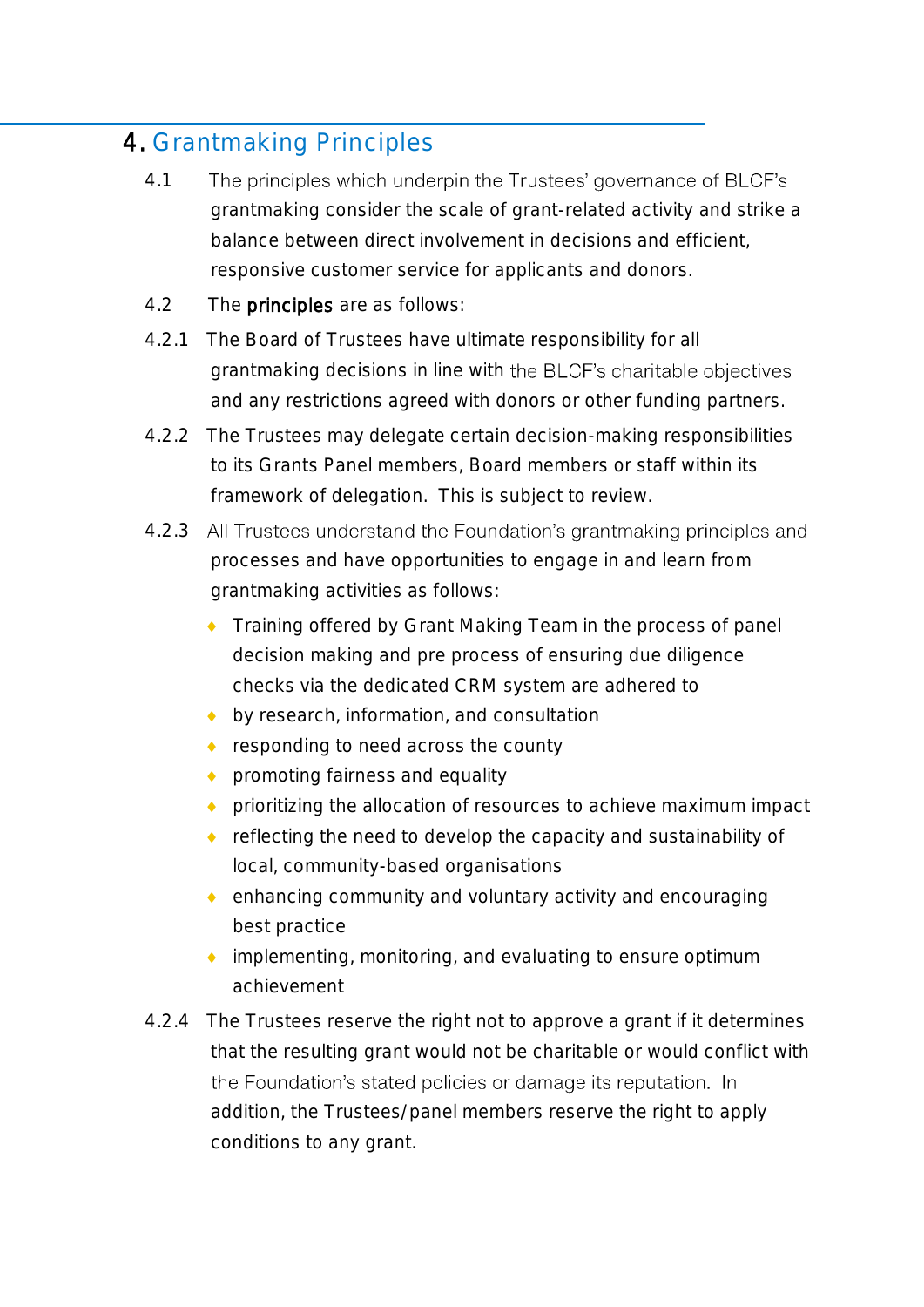### 5. Grantmaking Criteria

- 5.1 The aim of the grantmaking criteria is to provide clear information from Trustees to those individuals and groups who wish to apply for grants.
- 5.2 The Trustees wish to make grants or bursaries to a wide range of organisations and individuals and are particularly keen to help grassroots community groups, individuals and small-to-mediumsized charitable organisations within Bedfordshire and its environs. BLCF only makes grants to national organisations where there are strong relationships/partnerships in the primary area of benefit and the proposal has potential to achieve a substantial impact because of the grant, and it does not duplicate service provision already delivered in the area.
- 5.3 All applications must be able to demonstrate their Public Benefit as defined by the Charity Commission.

As an independent registered charity, BLCF can only make grants to support activities which are charitable in law. Organisations do not have to be a registered charity but must be constituted, have sound governance and have a committee of at least three unrelated Trustees/Directors (if they have more than this the majority must be unrelated individuals with no personal or financial interest in the organisation and the balance of power must rest with the unrelated members). In addition, the organisations service provision must be for a specific charitable purpose and/or for the benefit of the community. See our Social Enterprise and CIC guidance document.

- 5.4 Trustees expect grants will normally support one or more of the following areas:
	- ◆ Services and activities that are proven to work: evidenced to helping to maintain, expand and/or develop new service provision, which is of high standard, effective and efficient and not a duplication of any existing services in the area.
	- ◆ Developing the organisation: developing infrastructure and strengthening capacity
	- ◆ Partnership work including good practice and correct and up to date policy and procedures: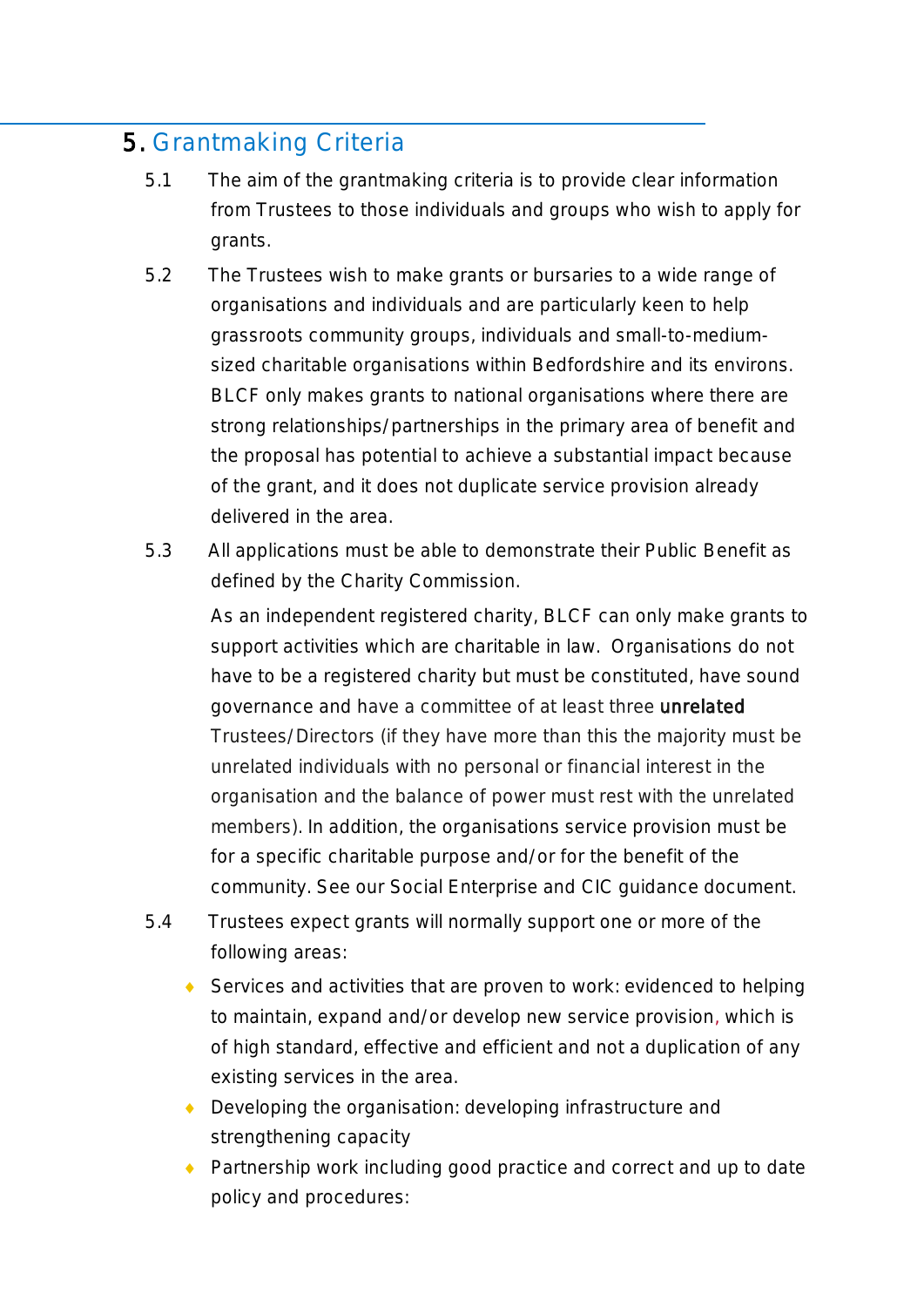5.5Grant requests which the Trustees will not normally support are:

- Religious or political activity which is not for wider public benefit
- ◆ Projects not benefiting people living in Bedfordshire (with the exception of a few identified areas via the London Luton Airport Near Neighbours fund)
- ◆ Direct replacement of statutory obligation and public funding
- ◆ Groups with significant financial free reserves
- ◆ Retrospective grants (activities which have already taken place)
- ◆ Contribution to endowment fund, payment of deficit funding or repayment of loans
- ◆ National charities that are not providing clear local benefits
- ◆ Overseas travel or expeditions
- ◆ Sponsored or fundraising events or groups raising funds to redistribute to other causes
- Medical research and equipment for statutory or private healthcare
- ◆ Start-up funding for a project that is unable to start within nine months
- ◆ Commercial ventures, unless the group is a registered not for profit organisation
- ◆ General appeals
- Animal welfare, unless the project benefits people (e.g. disabled riding schemes)
- ◆ Fees for professional fundraisers
- Statutory agencies including Parish Councils and schools in the discharge of their statutory obligations
- ◆ Applications from individuals (unless via our bursary or specific individual funding streams)
- ◆ Organisations or an activity that cannot demonstrate public benefit as defined by the Charity Commission
- Private business for profit

Applications for repeat/continuation funding for the same project are generally not encouraged. However, different funds have their own restrictions which applicants are asked to consider carefully, before applying. Continuation/repeat funding for the same project may be subject to a reduction of 20% from previous years funding.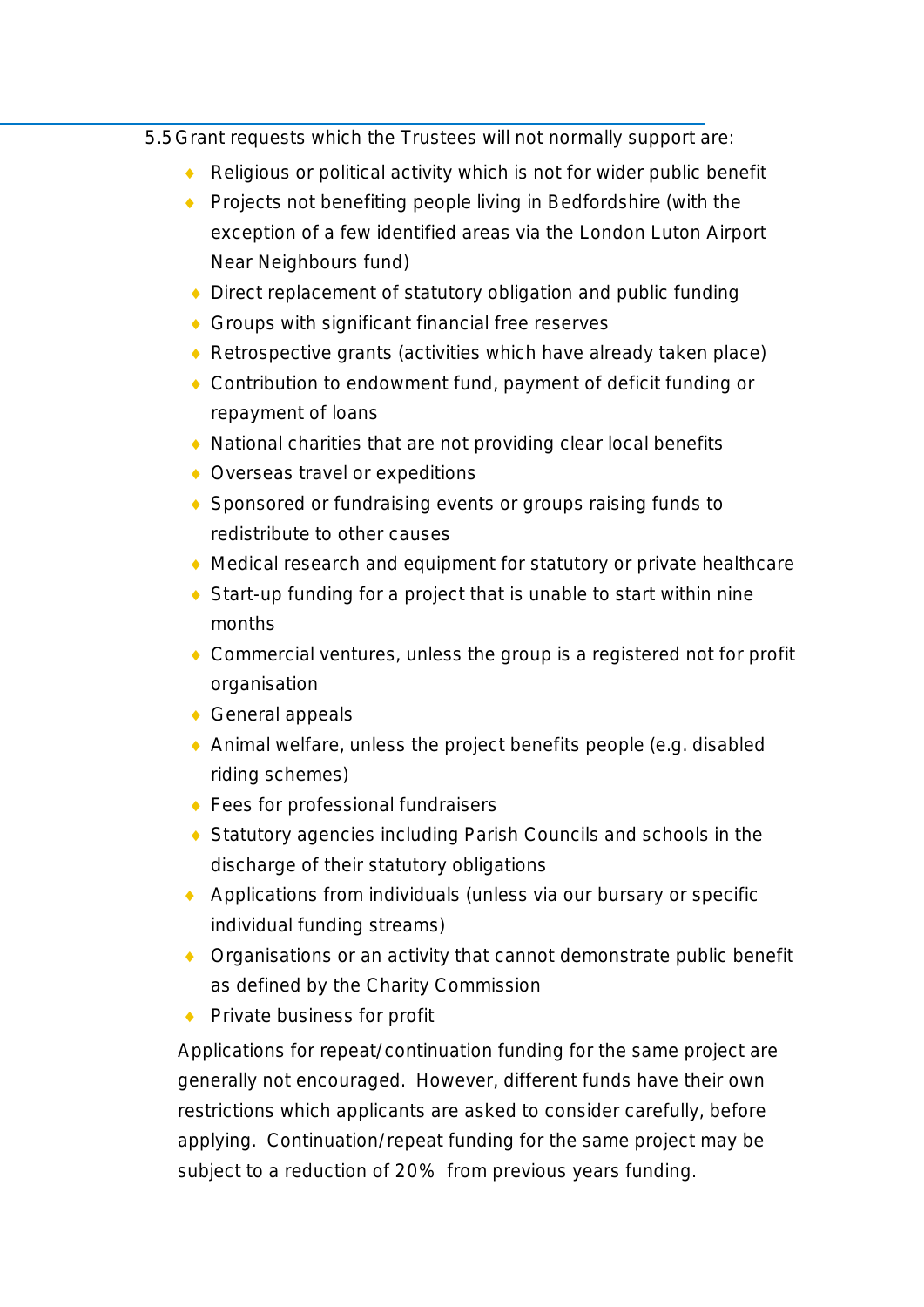- 5.6 Organisations that apply to the foundation can only have a maximum of 3 'active' applications at any one time. Those supported must be for different projects with their own specific focus, need and outcomes.
- 5.7 All applications for support must use the BLCF online application process. Hard copies of applications or applications sent by email will not be accepted

# 6. Grantmaking Processes

- 6.1 In setting grantmaking processes, the Trustees have determined the process should be accountable, transparent and address the interests and wishes of both applicants and donors. To this end, all applications go through a four-stage process as follows:
- Allocation to available funds according to eligibility and criteria. Applications which do not meet criteria or are not eligible or cannot be allocated to a live fund are rejected.
- ◆ Assessment by the Grantmaking Team who carry out all due diligence procedures and ensure all required documentations has been submitted.
- ◆ Review assessment by an independent Grants Panel, attended by at least one Trustee from the Board, or by a person acting with the delegated authority of the Board to ensure due diligence and to ratify the process
- ◆ Ratification of any grants awarded at a panel meeting up to £15k can be made at the Grants Panel by the attending Trustees. Awards over £15k in any one year must be presented to the Board of Trustees for full ratification.
- ◆ Queries that occur during a Panel discussion can be approved by the Trustees, as long as the nature of the query is resolved in full following the meeting, without need for the application to come back to a panel. In the event it is not resolved the decision will need to go back to a panel again or escalated to the Board for final decision via Resolution Report.
- 6.2 In addition to responding to external grant requests the Trustees may at their discretion invite or commission proposals or provide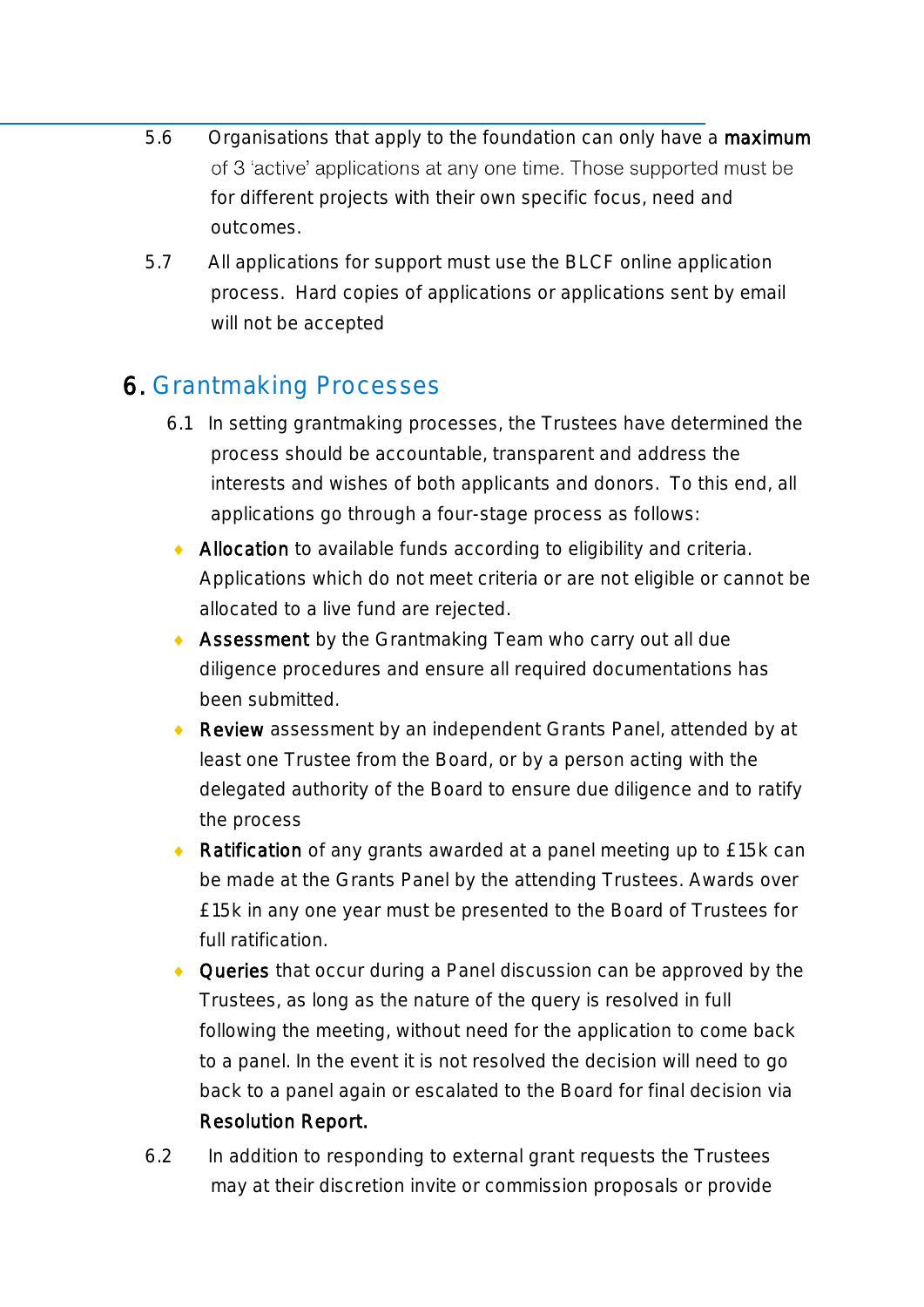funding in collaboration with other funders where doing so would meet BLCF's strategic objectives.

- 6.3 Panel members and Trustees retain a discretion to require formal ratification in any application it deems appropriate at any stage.
- 6.4 Details of funds, criteria and links to application forms are available on BLCF website and funds are also publicised through appropriate voluntary and community sector organisations and funding advisers.
- 6.5 BLCF aims to ensure that the application process is easy to understand and designed to capture essential information in relation to the organisation and the project requiring funding. Supporting documents must be provided with the application and failure to do so may result in an application being rejected or withdrawn.
- 6.6 BLCF staff assess all applications against this grantmaking policy and the criteria provided by the donor. Factors considered are evidence of the need for the project, value for money, management, governance, lasting benefit, and community involvement. Further information may be requested if required. For requests up to £5000, the Head of Impact & Programmes may decide in consultation with colleagues or trustees, provided that all reasonable checks have been carried out on the project. These requests may also be expedited via a Fast Track process. Funding is awarded to an organisation/individual with terms and conditions which are implicitly agreed by the applicant on acceptance of a grant/bursary, signed by applicant and for organisations must also be countersigned by a Trustee/Director and returned to BLCF before payment is made. Payment could take up to 6 weeks to process. Every organisation must as part of their terms and conditions inform the Foundation in writing immediately of any change in circumstances and where a specific or material change to the use of the grant is required, or where project costs and/or funding change significant. If any change needs to be made the organisation must complete the relevant 'Change of Request' form. Authorisation must be obtained from the Head of Impact & Programmes.
- 6.7 If BLCF considers that an organisation/individual has breached terms and conditions, the Foundation reserves the right to request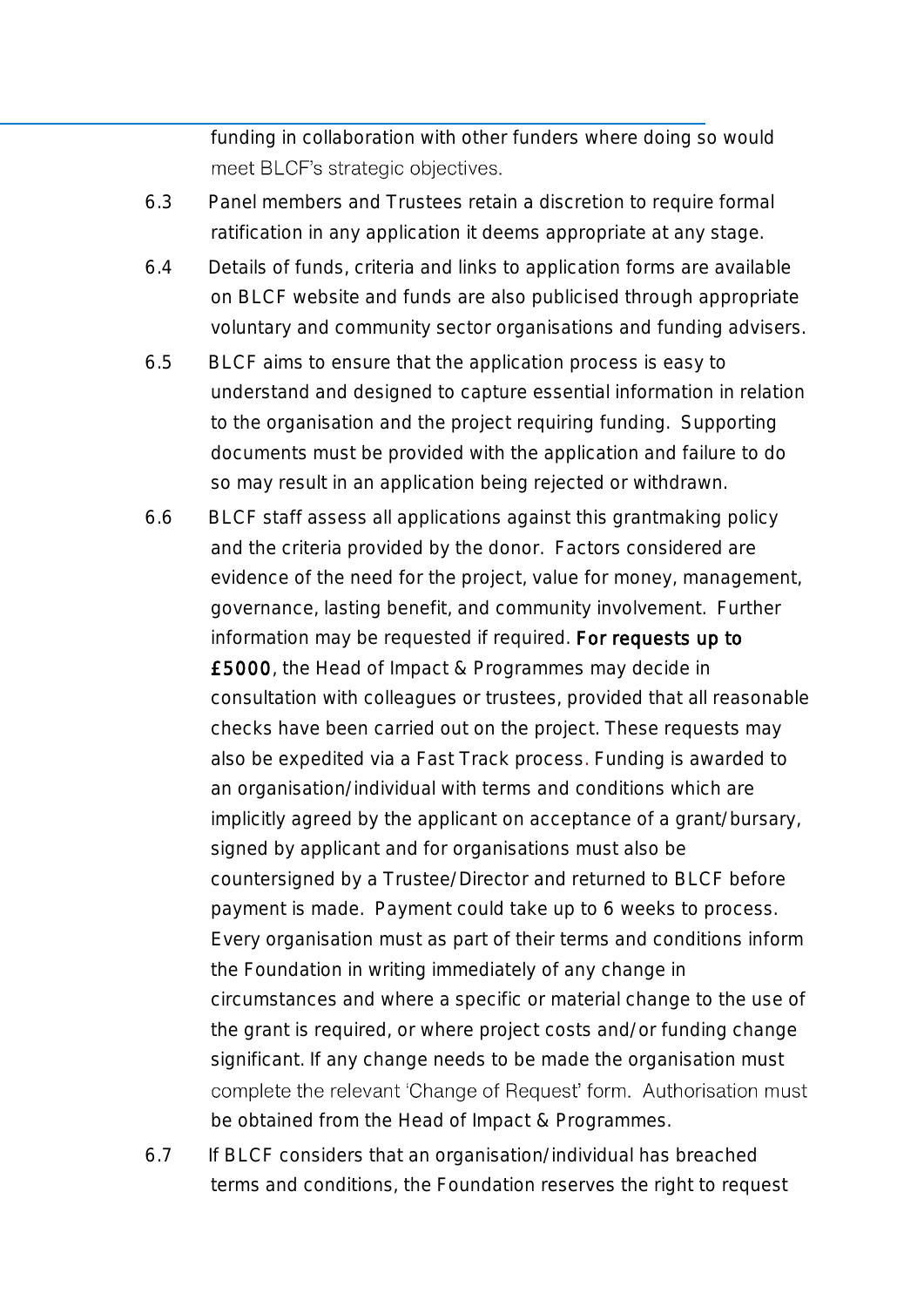the return of the total grant awarded. No future applications for funding will be accepted from such organisations for a minimum of 2 years and then only if the organisation is able to provide evidence of action taken to strengthen management capacity.

- 6.8 Changes to standard terms and conditions may be implemented by the Foundation at any time but will not apply retrospectively to grants already awarded.
- 6.9 All organisations/individual in receipt of funding are required to comply with appropriate and proportionate monitoring requirements in line with the level and nature of the funding. Failure to comply may affect future funding.
- 6.10 An organisation/individual can appeal the reject an application only in the following two cases:
- 6.10.1 Where the organisation/individual provides evidence that the Foundation's representative showed prejudice in considering a request or
- 6.10.2 The details provided to the Grants Panels were factually incorrect in some material aspect, such that the Panel's decision was based on false premises
- 6.10.3 Any appeal must be submitted to BLCF within 14 days of the decision for the attention of the Head of Impact & Programmes. The appeal should clearly state the grounds for appeal and provide full supporting documentation. The appeal will be considered by a Trustee who will provide a decision within 21 working days, this decision is final.
- 6.10.4 BLCF will encourage organisations/individuals who have received funding over two years to seek funding from other sources.

# 7. Grants Panels

- 7.1 The Trustees delegate decision-making responsibility for all grants awarded to the Grants Panels.
- 7.2 The Grants Panels must approve all grant awards exceeding £5000. Should a donor or fundholder want to support an organisation that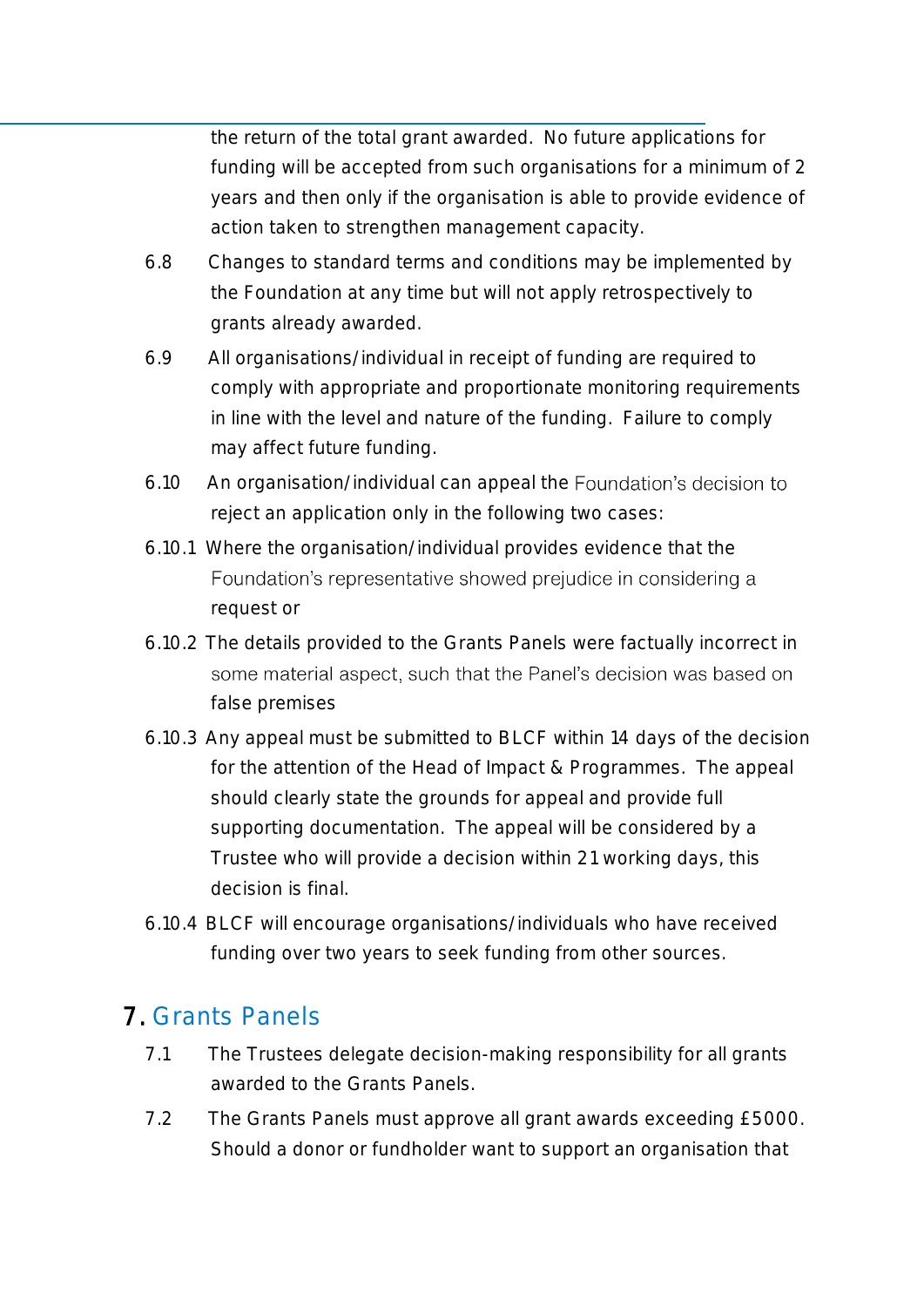the Panel has rejected, then the Head of Impact & Programmes must discuss the matter with the CEO.

- 7.3 Grant Panels consist of people from local community organisations both statutory and voluntary, who can add their local knowledge and specialist skills to those of BLCF staff and Trustees to help decision making on grants that relate to specific places or areas of need or projects of a particular nature. Panel members should not work for or be involved in any way with organisations who apply for funding, but exceptions can be made where specialist expertise is required on a panel. BLCF expect panel members to attend training on grantmaking to ensure a good working knowledge of all principles and processes.
- 7.4 BLCF staff provide secretarial support to the Panels and are responsible for managing the grant making process on a day to day basis. The Head of Impact & Programmes is also responsible for recruiting, interviewing, and inducting new panel members as required, the BLCF administrator will also ensure that they complete Declarations of Interest. Panel members are required to declare any actual or perceived conflicts of interest at the start of each meeting.
- 7.5 The Grants Panels must have a minimum of 6 members and maximum of 12 (excluding donor representatives) and are quorate if 3 are present. Panel members can serve for a term of up to 3 years and this term can be renewed for a further 3 years only after a review is held with the Chair of the Panel or Head of Impact & Programmes. No further renewal is permitted. This clause does not apply to panel members nominated by donor organisations.
- 7.6 The following Grants Panels are in operation
- 7.6.1 The General Panel (which includes national funds and any one-off specialist funding programmes as required) meets to discuss all applications for funding except for those which are donor advised.
- 7.6.2 The Luton Youth Fund Panel meets to discuss applications to the Luton Youth Fund only and has members with experience of youth work, provision, and knowledge of the area.
- 7.6.3 The Jane Cart's Trust is operated by their own Board of Trustees who make decisions on bids to that charity and agree if awards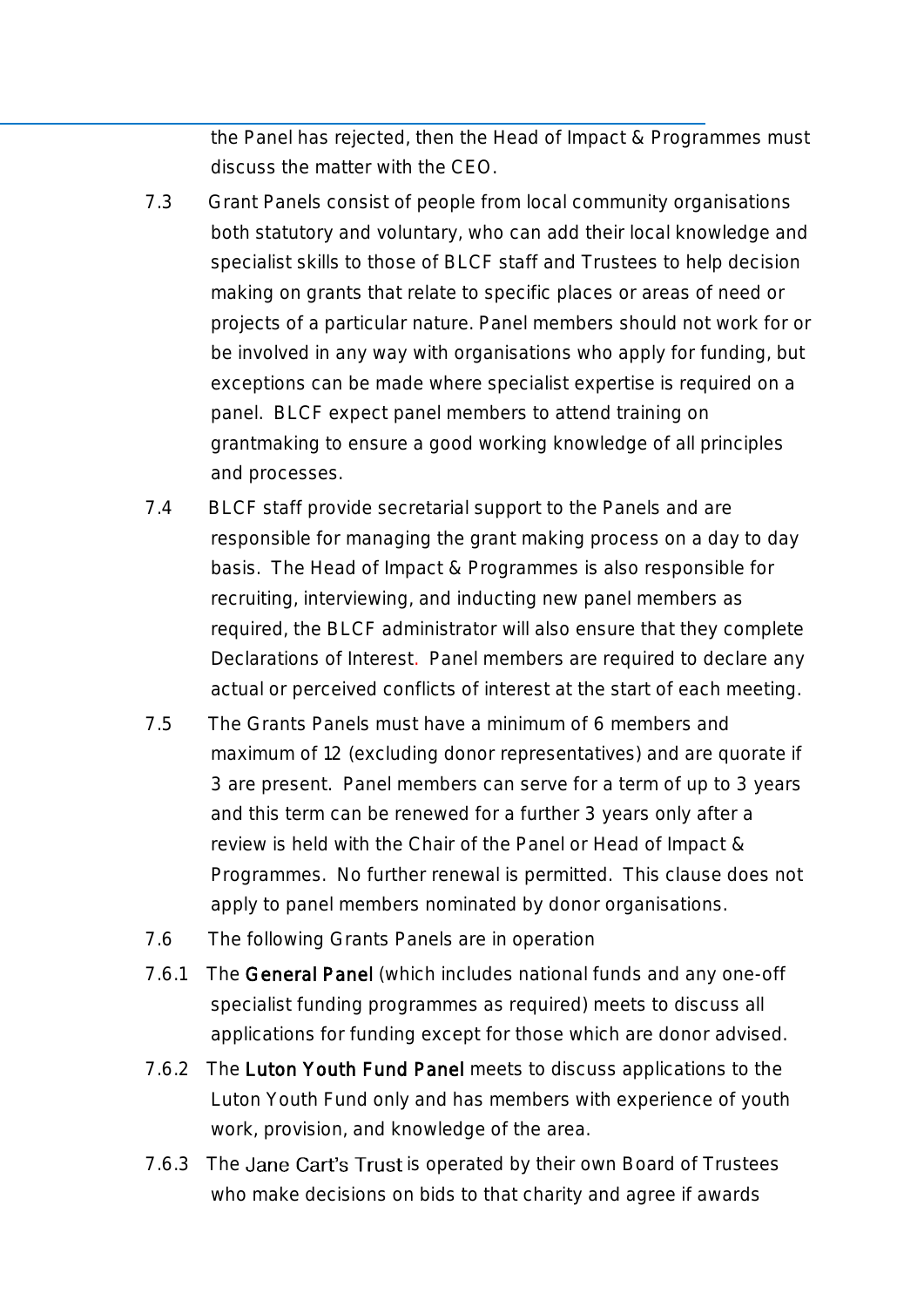should be made from their own funds or from the endowment they hold with the Foundation. In the latter instance, awards of up to £5000 can be made without referral to the Foundation Board.

- 7.6.4 Mark West Fund a specific fund to help reduce inequalities for women and girls in Bedfordshire and is supported by the EVOLVE Panel.
- 7.6.5 LuDUN a fund for disabled people in Central Bedfordshire to support them into education, training, or employment.
- 7.6.6 Specific fund panels can be created if necessary to support the need of specialist and specific donor fund as required, but must always have at least 1 BLCF Trustee present
- 7.7 The General Panel, Luton Youth Fund Panel and The EVOLVE Panel must have a Trustee in attendance throughout the Panel meeting, but it is not necessary for them to be the Chair.
- 7.8 Any meetings can be carried out by email or telephone conferencing. In this event, documents will be circulated, and a request will be made for a recommendation from individual members by a given date. All votes received by that date will be recorded. This procedure will be used where it is not possible to convene a meeting at an agreed time or where there is a need to provide a swift response to an applicant group.
- 7.9 Decisions which can be made by the Panels, include agreement to fund, not to fund, or a pledge until the rest of the funding has been secured from other sources. There will be a time limit on pledges. Deferral until next panel meeting will only be allowed under exceptional circumstances. The panel may decide to include conditions as part of the grant awarded, which will be included in the Terms and Conditions sent out.
- 7.10 All applicants will be notified of panel decision within 10 working days of panel, either by email, telephone, or letter.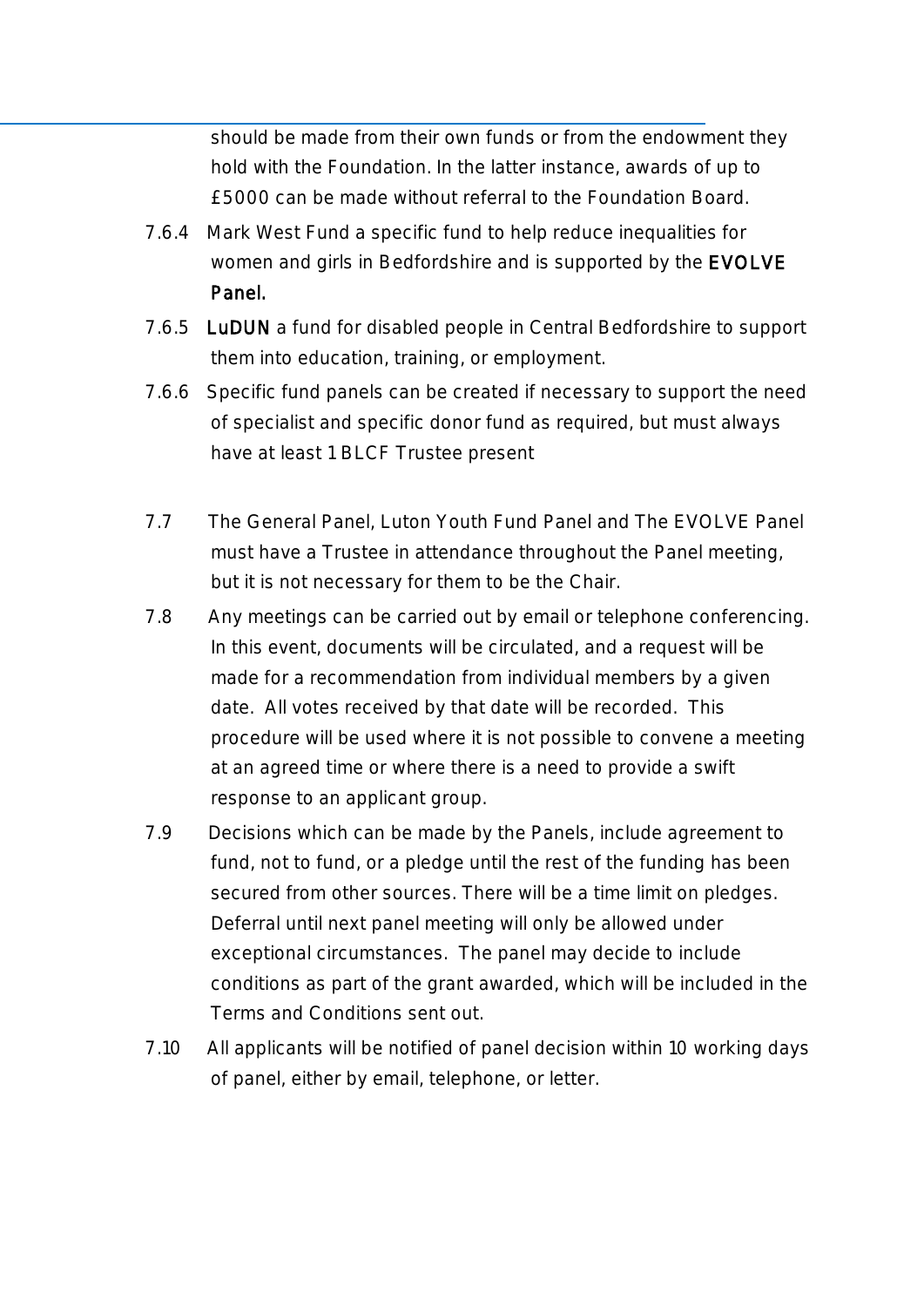#### 8. Prevention and Detection of Fraud

- 8.1 The Foundation takes fraud very seriously and are committed to mitigating the risk of fraud at every opportunity.
- 8.2 The Foundation staff will look for the following indicators in all grant applications - very new group, very few or related management committee members, discrepancies in financial information provided, only one account signatory, failure to comply with statutory charity commission requirements, relationships between Trustees/committee members/account signatories.

Individual grants/bursaries

- With regards to Individuals receiving support this is offered at an upper limit and risk of £1000.
- Grants/bursaries awarded for individuals require clear indication of a UK bank account
- Receipts for all expenses incurred and only for reasonable and approved fees for individuals will be allowed, in conjunction with the terms laid out under the funding criteria.
- Bursary or grant programmes may work with referral community partners who may apply on behalf of their service users, Partners be responsible in ensuring individuals meet the criteria conditions and eligibility for any such applications.

8.3 The following are examples of grant fraud:

- 8.3.1 False Applications inventing an organisation, providing false information about an organisation or an individual within the organisation making an application for personal gain.
- 8.3.2 False Claims activity not being carried out, activity carried out at a substantially lower cost, false or altered documents.
- 8.3.3 Double Funding non-disclosure of funding provided by other funders for the same project, false accounting of shared costs, nondisclosure of own funding.
- 8.3.4 Misappropriation of payments interception of cheques, alteration of cheques, creating a false bank account.
- 8.3.5 Grant not used for purpose given funds used for a different project within the organisation, additional unauthorised items